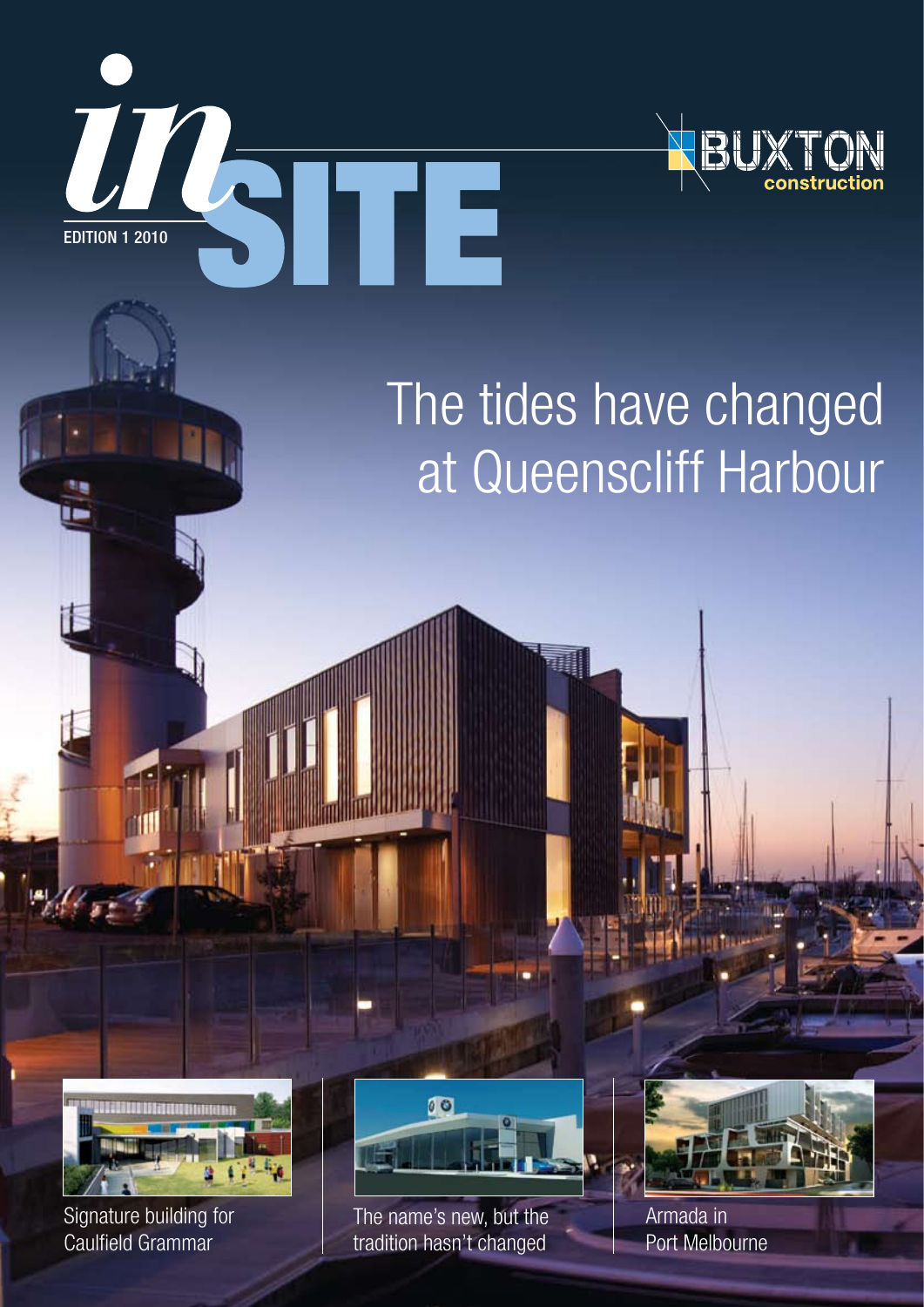## Welcome

Welcome to Insite. I'm sure you are aware that ownership of Buxton Construction transferred from the Buxton family to me last November. Richard Buxton and his daughter, Samantha, are now concentrating on boutique property development under the newly-designed Buxton Property banner in new premises.

A change of ownership has the potential to produce upheaval and change within an organisation but in our case it's been very much a case of business as usual. In fact it has provided the opportunity to improve our efficiencies and build on the reputation earned by focusing solely on construction projects and in particular the market segments that have established the company's excellent reputation over the last four decades. Buxton's association with education dates back 10 years to when we built the science block at Firbank Girls' Grammar School but we decided against participating in the Federal Government's Building for the Education Revolution (BER) program, preferring to focus on our core business values which include one-off educational projects that are more challenging and interesting.

We are currently involved in major projects at Caulfield Grammar's Glen Eira Road and Wheelers Hill campuses as well as Beth Rivkah Ladies College and McKinnon Secondary College all of which, coincidentally, have some BER funding. The other sectors we remain closely involved with include golf clubhouses, sport/leisure, health, community facilities and multi-dwelling residential. However, regardless of the class of project, Buxton Construction remains committed to collaborating with all parties from day one to handover as this is not only conducive to developing harmonious working relationships, but also produces a superior result. The one change you will notice is our new website – www.buxtonconstruction.com.  $au$  – which goes back to the basics; it's informative, but at the same time simplistic and easy to navigate.

Best wishes.

**Andrew Briggs Managing Director**



Architect's impression of multi-purpose gymnasium at Caulfield Grammar Wheelers Hill campus.

# Signature building for Caulfield Grammar

Designed by the Buchan Group, the new \$5 million multi-purpose gymnasium complex Buxton Construction is building at Caulfield Grammar's Wheelers Hill campus fulfills the school's brief for a distinctive, eye-catching structure.

"As the new complex will be the first part of the campus to come into a visitor's view, the school was keen to have a signature building presenting to the entrance driveway," The Buchan Group director and project architect Chris Ball said.

The split-level structure comprises netball, basketball, volleyball and badminton courts to international standards, spectator gallery, classrooms,

a community facility, staff offices and a new reception area for the junior school. The steeply sloping site required extensive excavation prior to pouring the concrete raft slab, which is utilised because of the area's highly reactive clay soil. Cladding of the steel-framed building includes environmentallyfriendly glazing, timber, pre-finished metal panels and a combination of rendered and exposed blockwork. Lighting is electronically controlled while the computerised controls for both the air-conditioning and motorised windows link the automatic activation of each to the ambient temperature for maximum energy efficiency. Water harvested from the roof is stored in tanks and used for toilet flushing and irrigation. "We were

2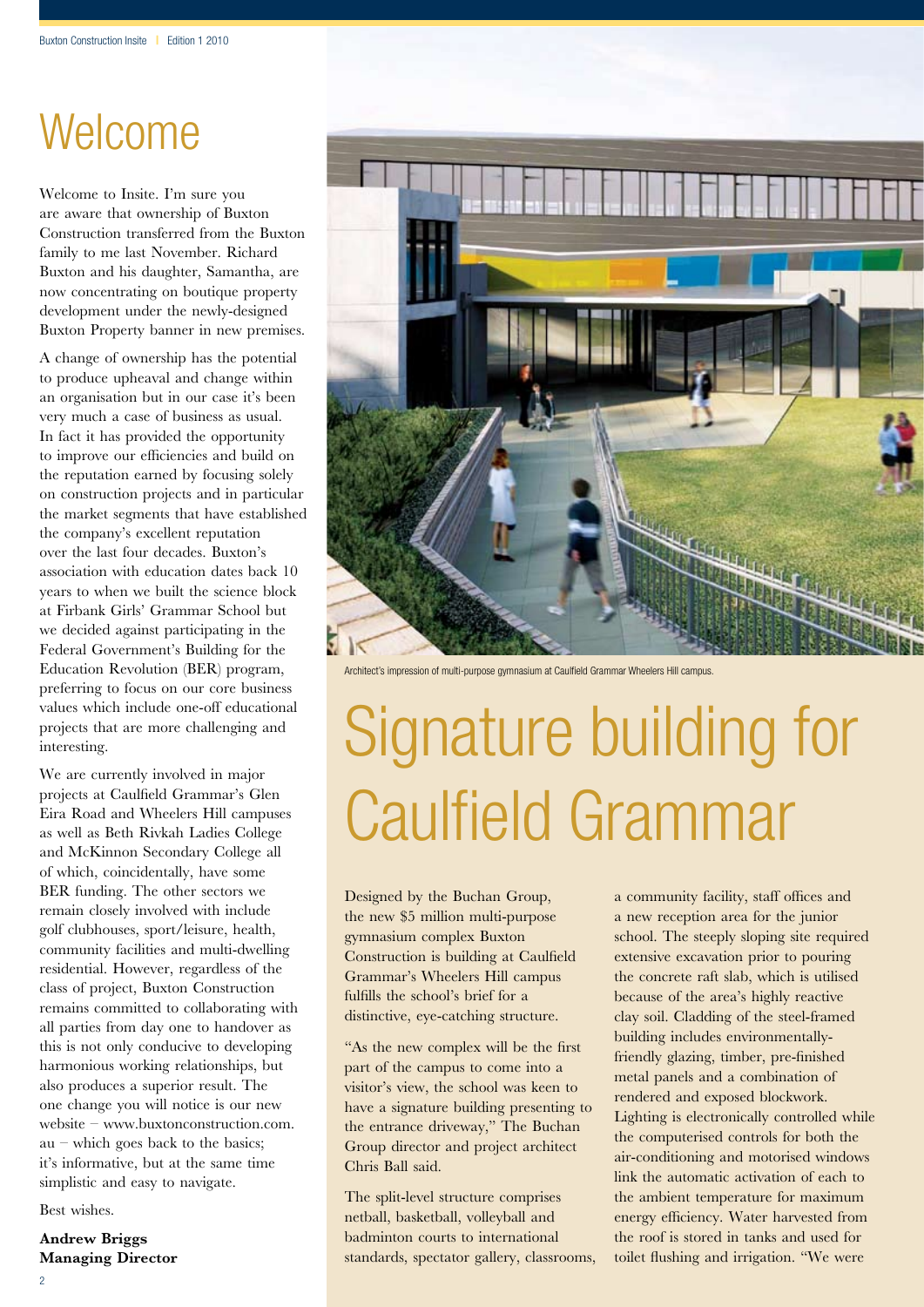

very pleased with Buxton's work on the staged redevelopment of our heritage building in West Melbourne two years ago and were delighted they were selected to work with us on this project," Chris Ball added.

The Buchan Group is an association of architectural practices which has designed some of the largest and most complex projects undertaken in Australasia. The group's expertise extends to interior design and graphics to achieve total integrity of the concept in all building types. Founded in Geelong 119 years ago, it has 340 employees in offices across Australia and New Zealand servicing clients in the UK and throughout Australasia, Asia and the Middle East. Architect's impression of the language centre at Beth Rivkah Ladies College.

## Buxton builds on its educational experience

An exciting new language centre at Beth Rivkah Ladies College, celebrating the performing arts and the cultural richness of the school is the vision of school principal Samuel Gurewicz, who with 40 years at the helm is Victoria's longest serving principal. Located adjacent to the existing auditorium, the project includes the construction of language classrooms, computer laboratory, a performing arts studio, music tuition rooms and social spaces for student recreation.

Funded jointly by the Federal Government and the philanthropy of Melbourne's Jewish community, the \$4.0 million, four-level structure presents Buxton Construction with a number of challenges says project architect Craig Brown of McIldowie Partners. "The basement construction ensures the integrity of structures on an adjacent residential property which are situated within two metres of the excavation."

The small campus is densely occupied by buildings, allowing only one point of entry to the construction site and severely limiting the space available for workers' amenities, cranes and construction materials.

"Because construction activity is being undertaken in such a confined area on an operating school campus safety is a primary consideration."

Extensive consultation with school staff throughout the project will keep them fully appraised of forthcoming building activities so that alternate arrangements can be made where necessary to minimise disruption to the school community's daily routine. The project includes a simple but clever ESD solution to cooling the social space using the reverse logic of the radiant heating system cast into the slab.

McIldowie Partners, established by James McIldowie more than 70 years ago, is a medium-sized Melbourne practice which assumed its present form in 2000. The firm is believed to have documented more unique projects funded under the Federal Government's Building for the Education Revolution package than any other Victorian practice. Highly regarded for its work in the education and commercial building sectors, interior design and office fit-out, McIldowie Partners has representative offices in Sydney and New Zealand.

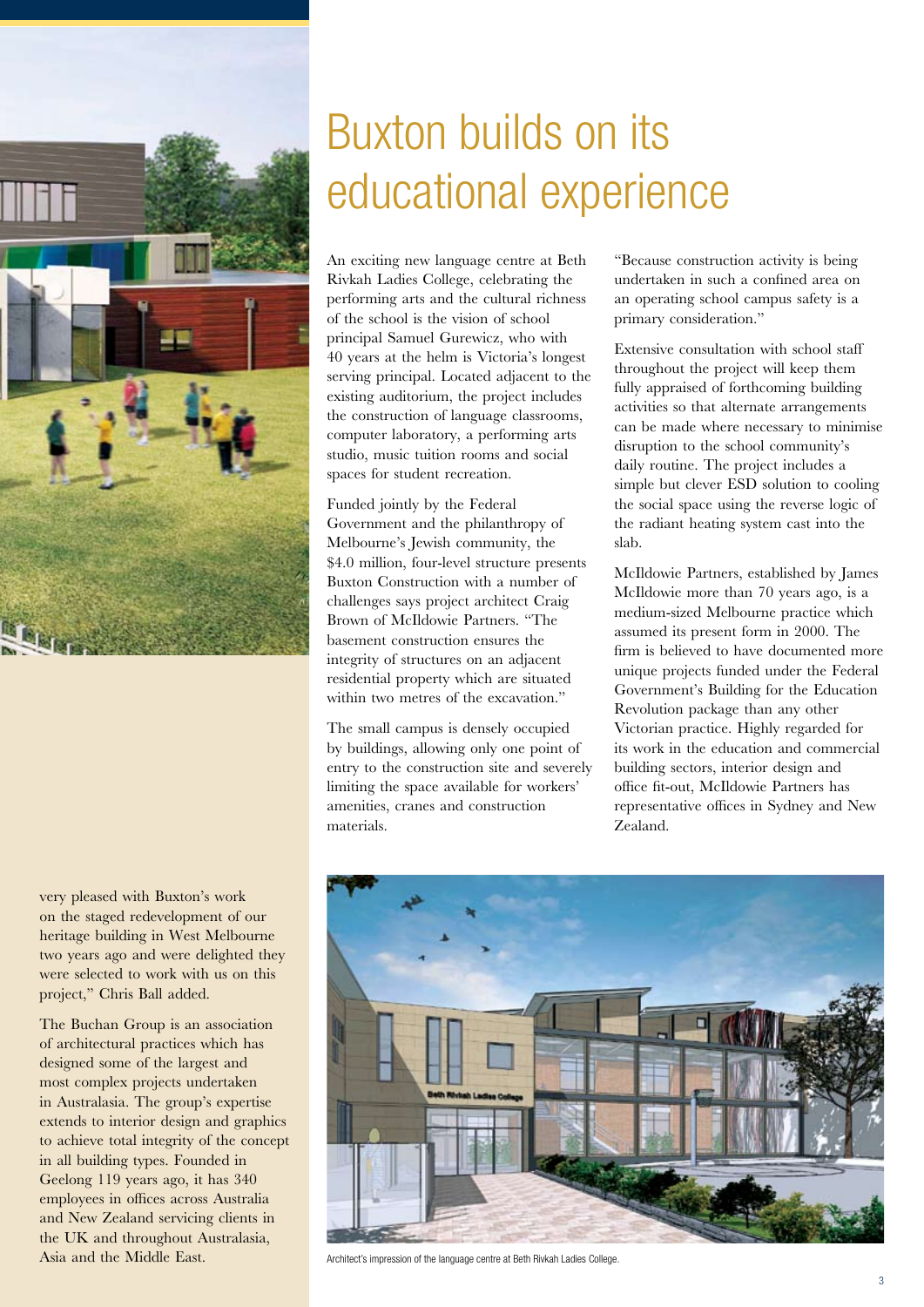## The name's new, but the tradition hasn't changed

More than a decade after building the showroom at Menere's BMW, Buxton Construction was the successful tenderer to refurbish, extend and alter the landmark building on Nepean Highway, Brighton. Recently completed to worldwide BMW standards, the revamped building has cleaner lines, reflective ceiling lighting, vastly increased showroom space for vehicles and a focus on customers' needs. The distinctive showroom is supported by a 13-bay stateof-the-art workshop.

"While the interior design was dictated by BMW's corporate design requirements, we had a degree of flexibility with the exterior shape of the structure and were able to use locally made materials and joinery," Stillwell Motor Group director Robert Stillwell said. Menere's BMW, which dates back to the mid-1960s, was acquired by the Stillwell Motor Group (SMG) in 2001. A second-generation

family business, the vast SMG network operates 15 automotive retail businesses which represent the majority of today's most prominent vehicle manufacturers. The completion of the new showroom signalled the end of an era and a "rebirthing" of the dealership with a name change to Brighton BMW.

"We certainly didn't take the decision to change from Menere's BMW lightly, but extensive brand testing of the new name revealed that it was considered more representative of the prestige brand's association with Brighton and the prime residential bayside suburbs." The opening of the new showroom coincided with the Australian launch of BMW's exciting new X1, a premium compact sports activity vehicle. Commenting on the newly completed showroom Robert Stillwell said, "Buxton Construction goes about its work very professionally and has delivered a product of exceptional quality for us."



Architect's impression of Brighton BMW.

### Stop press

As Insite went to print, Buxton Construction was advised it had been successful with its tender for \$3.3 million alterations and extensions to the existing clubhouse at Royal South Yarra Lawn Tennis Club. Full details in the next edition of Insite.



## Caulfield Grammar's

With almost 3,000 students spread over campuses at Caulfield, Wheelers Hill and Malvern, Caulfield Grammar is acutely aware of the need to provide facilities that satisfy the learning needs of students. " While we maintain a long-term master plan for our building program, we are also able to respond to emerging needs and opportunities," said Robbie McTernan Caulfield Grammar Head of Property.

The multi-purpose gymnasium complex, currently under construction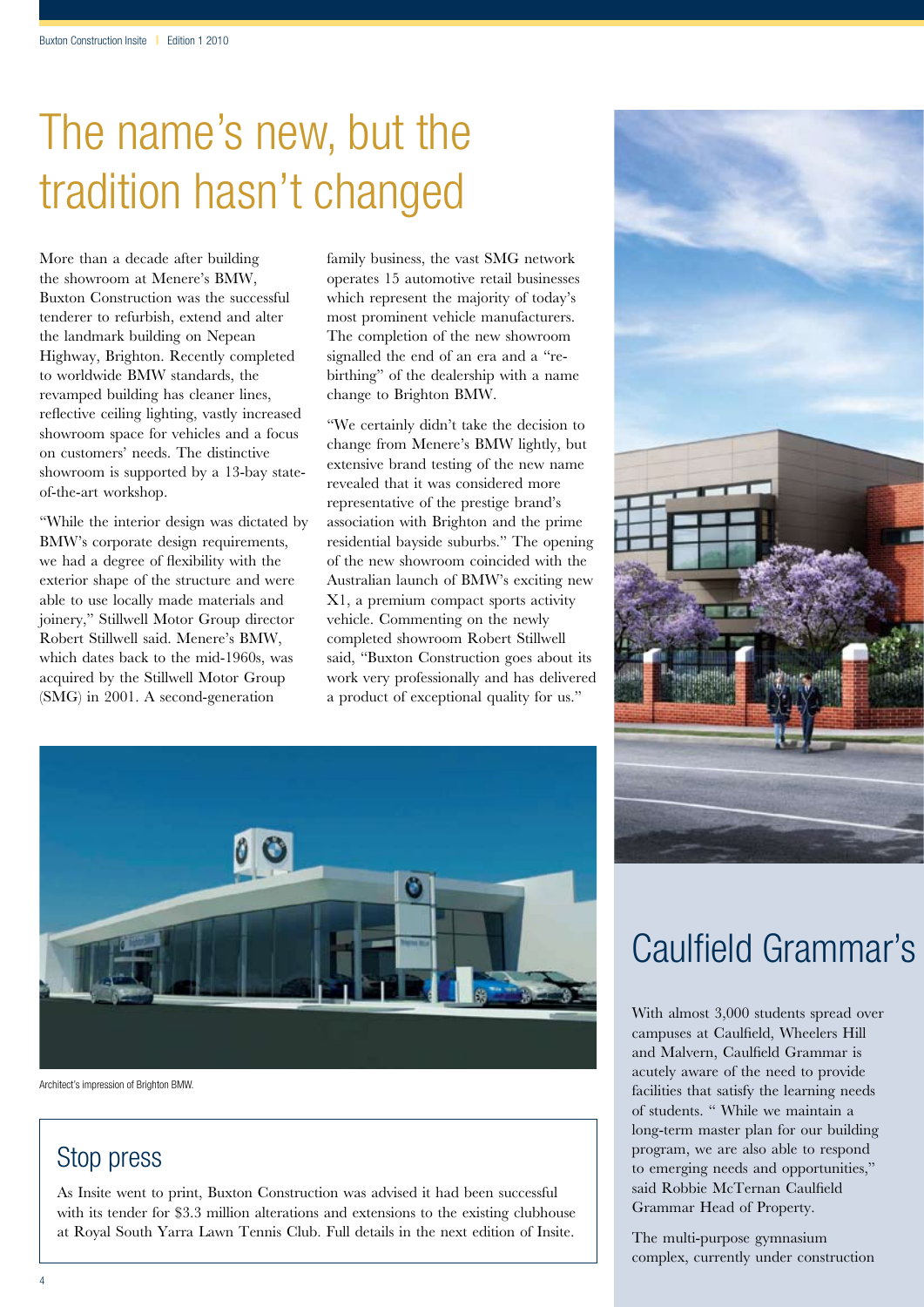

Architect's impression of Year 7 Centre at Caulfield Grammar Glen Eira Road campus.

## attuned to students' needs

at the Wheelers Hill campus, is an example of this. The school was successful in obtaining funding from the Federal Government's \$14.7 billion Building for the Education Revolution package.

Buxton Construction, the successful tenderer for the Year 7 Centre at Caulfield Grammar School's Glen Eira Road campus, was invited to tender for the new gymnasium. "Not only was Buxton very competitive with its tender for the Year 7 Centre but the school has been delighted with the way they have approached their task so we were more than happy to invite them to tender for the Wheelers Hill project." Both projects reflect the school's commitment to incorporating environmentally friendly features wherever possible.

"We are very conscious of our responsibility to protect the environment and employ ESD principles in our buildings where it is practicable and cost-effective to do so," Robbie McTernan added.

## **Introducing** Simon Kelly



Buxton Construction Project Manager

Simon spent the early years of his career working on construction sites and estimating/pricing industrial and commercial doors. He then completed Diplomas of Applied Science in Building Construction and Building Inspection at Gordon Institute of TAFE in 1995.

After qualifying, Simon went to the UK and worked with a London construction company before returning home and joining a design, construct and development group as a contracts administrator/estimator in 1996. Then followed project management roles over a 13-year period with two major Melbourne construction companies, providing Simon with broad experience in the residential, commercial, education and industrial sectors.

Totally conversant with all aspects of project management from design through to completion, Simon has a high level of commitment to financial control, delivering quality outcomes and meeting deadlines. With three children – Grace 7, Jessica 5 and Jack 3 – Simon and his wife Carlie find most of their leisure hours are occupied by family activities. Simon is currently managing the \$23.8 million mixed-use development Buxton is building at 117-119 Camberwell Road Hawthorn.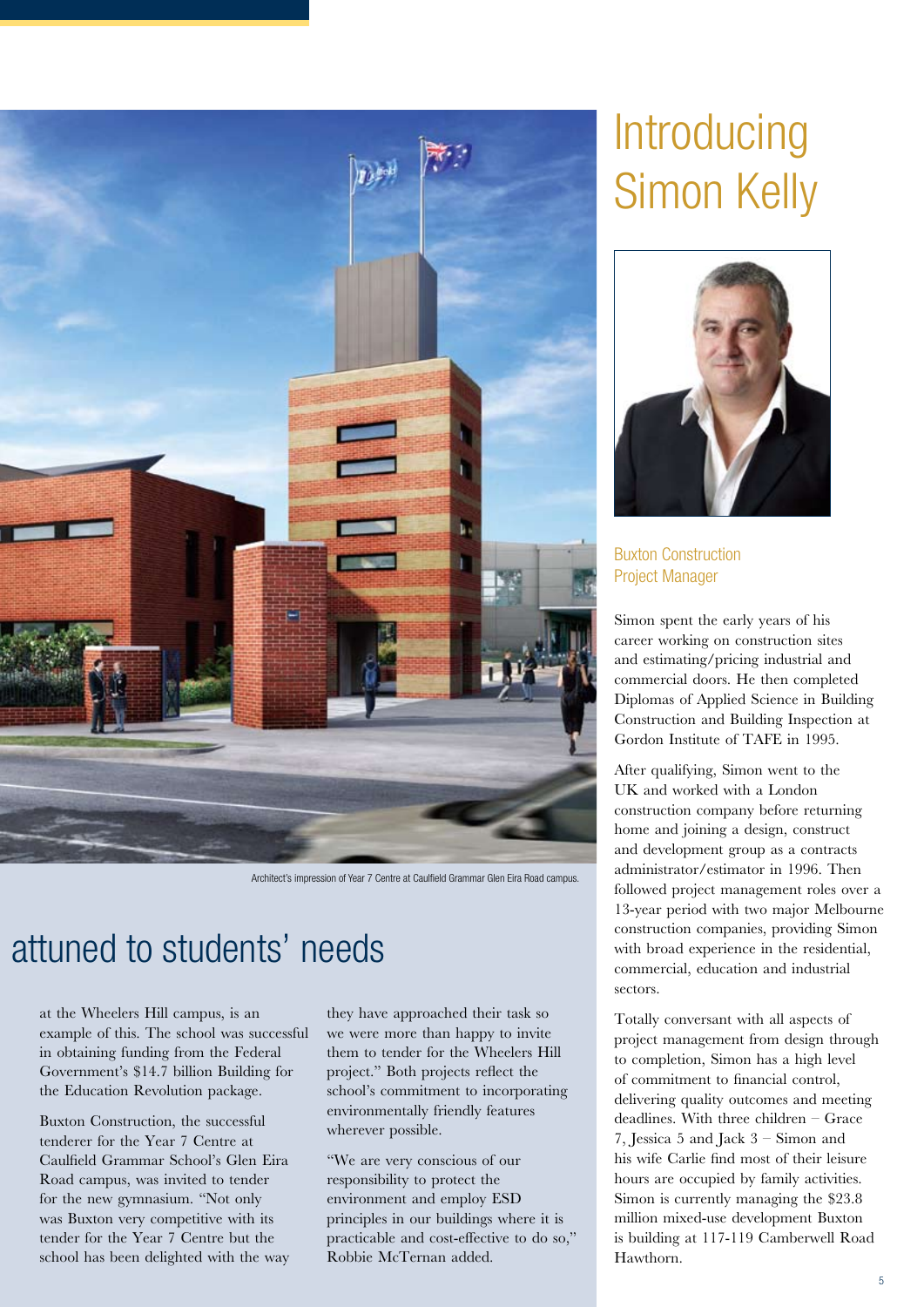## Over and out

#### **These projects have been completed since our last Insite.**

### Methodist Ladies College

Stage one of the \$9.27 million project involved upgrading the storm water system and constructing an 800 squaremetre, two-storey multi-purpose building in the school's science precinct.

The second stage included the refurbishment of level one of the Nicholas Building and stripping the adjacent Physics Building back to a basic structure to enable a total renovation, incorporating the fit-out of four science laboratories and associated preparation areas. Extensions to the south side of the building provide additional study areas and a two-level covered link connecting the two buildings. Architect for the project was DesignInc Melbourne which offers a comprehensive range of architectural, urban design and interior design services through its offices in all Australian capital cities, Jakarta and Beijing.

### Queenscliff Harbour

The focal point of the Queenscliff Harbour development is the 31-metrehigh concrete navigational aid tower – the first lighthouse to be built in Victoria in more than 80 years – has 200mm-thick walls and was constructed using the slip form method with continuous pouring, a process that took 60 hours to complete.

Buxton's \$10.2 million design and construct contract also provided for construction of a 225-seat, two-level restaurant, community building, public amenities and promenades along with the retail fit-out and landscaping. Designed by Conti Architects Pty Ltd, a practice with an impressive record for delivering quality design in the residential, commercial, retail, industrial, warehouse and institutional sectors, the project integrated new design and construction elements within an operating port facility.

### Zinc Apartments

The three-building, residential development incorporates the refurbishment and extension of two, more than 100-year-old heritage listed buildings plus construction of a new structure with six levels of apartments over a three-level basement. A notable aspect of the new six-level structure is the diaphragm walls employed in the three-level basement which are believed to be the deepest used to date on a Port Melbourne project.

Relatively new to Melbourne construction sites of this size, diaphragm walls give lateral support by providing a reaction to horizontal forces from earth and water pressures on sites where excavation descends below the water table. The designer of Zinc Apartments, Melbourne-based Williams Boag Architects, is an independently owned architectural firm providing expertise in the fields of architecture and planning, urban design and interior design.

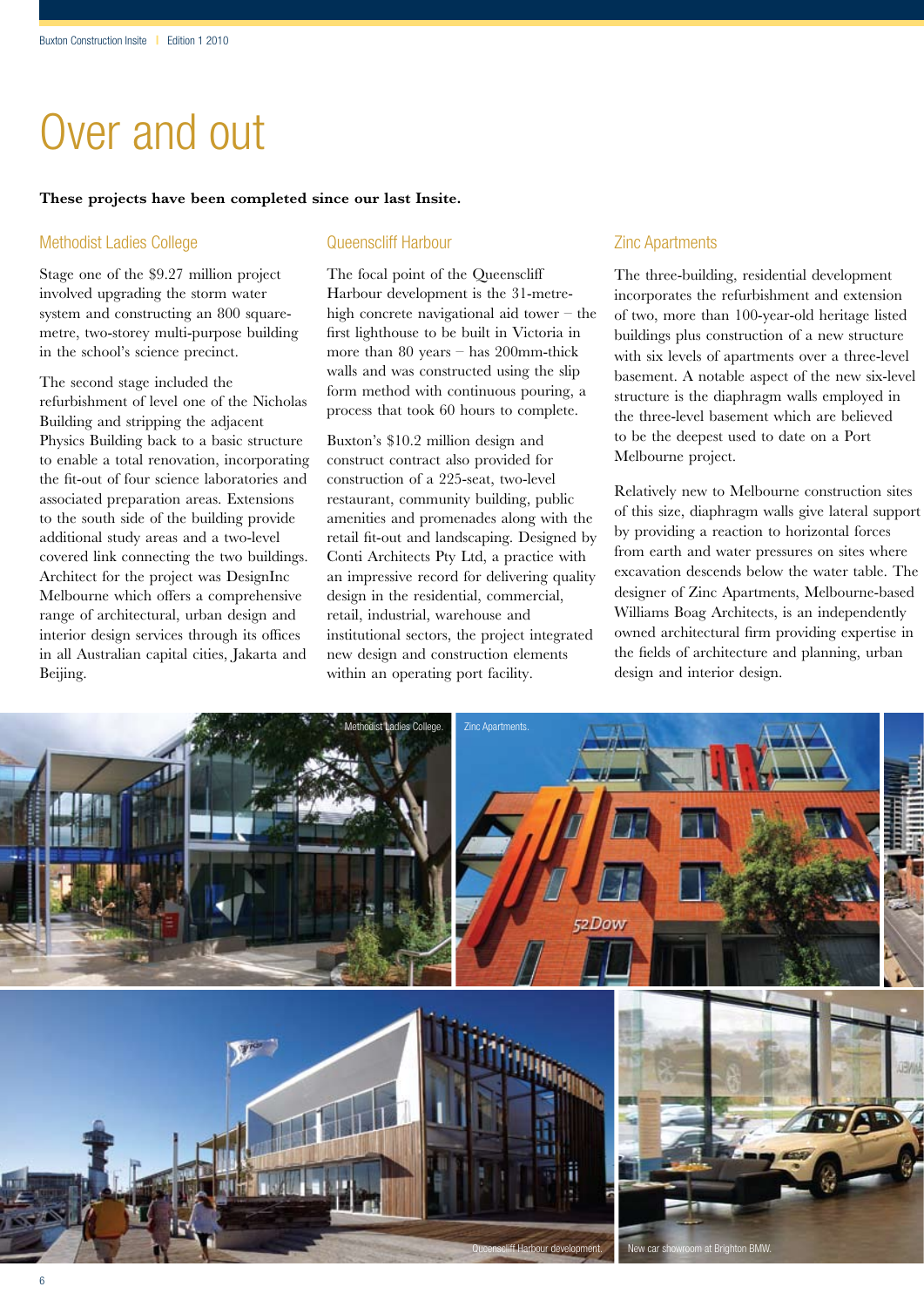### Brighton BMW

Buxton Construction was awarded a contract for a major refurbishment and rebuild of the 10-year-old Brighton BMW – formerly Menere's BMW – showroom in 2008. The project was put on hold when world economic conditions deteriorated and subsequently put out to tender on a reduced scale during the middle of last year. Buxton Construction was again the successful tenderer and completed the first stage of the work prior to Christmas last year then finalised the refurbishment, alterations and additions on schedule in April.

Ted Ashton a director of ERA 2000 Architects was the supervising architect for the project. ERA 2000 is a highly professional practice offering a complete range of services including concept design, design development, interior design, contract administration and landscaping.





### Expert advice on disability access

The provisions of the Disability Discrimination Act 1992 place the onus of providing accessible premises and services on property owners and managers. Health Science Planning Consultants Disability Access Consultancy (HSPC-DAC) – an autonomous division of the Peddle Thorp Group – provides expert advice on the provision of access to premises for people with disabilities in accordance with the act. "We're a totally independent entity and work with various architectural firms on a range of disability issues including accessible designs and design review, access audits and advice on modifications," head of HSPC-DAC Francesca Davenport said. According to Francesca, an architect with extensive experience in design for health care, aged care and rehabilitation facilities, people generally associate mobility issues with disability

but the scope of her company's assistance to the architectural profession extends far beyond wheelchair access. "HSPC-DAC provides practical advice and solutions to meet the needs of people who have physical, vision, hearing, speech, psychiatric, neurological and cognitive disabilities." Francesca completed her architectural qualification in 1970 and post-graduate training in rehabilitation architecture under the Colombo Plan fellowship in 1973. Her personal experience with mobility impairment and close involvement with issues of deafness and blindness have given her an invaluable insight into the requirements for disability access in general. HSPC-DAC has been involved with Buxton Construction on projects such as Croydon Aquatic Centre, Ascot Vale Sports and Fitness Centre, St Kilda Football Club's new training and administration facility and Geelong Leisure Link Aquatic Centre.

### Armada in Port Melbourne

Work commenced recently on Armada Apartments, a six-storey residential complex comprising 41 one and twobedroom apartments and basement car parking at 115 Nott Street Port Melbourne. Designed by Plus Architecture, the building's exterior is influenced by its seaside location and blends characteristics of modern day and historic shipping ports. The lower level reflects the sweeping lines of today's maritime architecture as well as visual interpretations of the everyday working machinery seen in a port environment. In contrast, the upperlevel design is based on an abstract grouping of sails while the selection of building materials complements the



Architect's impression of Armada apartments.

maritime theme. Plus Architecture was formed in 1997 to masterplan and design New Quay, a residential, commercial and retail precinct on Victoria Harbour at Melbourne Docklands. The firm designed Moonah Links Golf Clubhouse, a project which earned Buxton Construction an MBAV Excellence in Construction award.